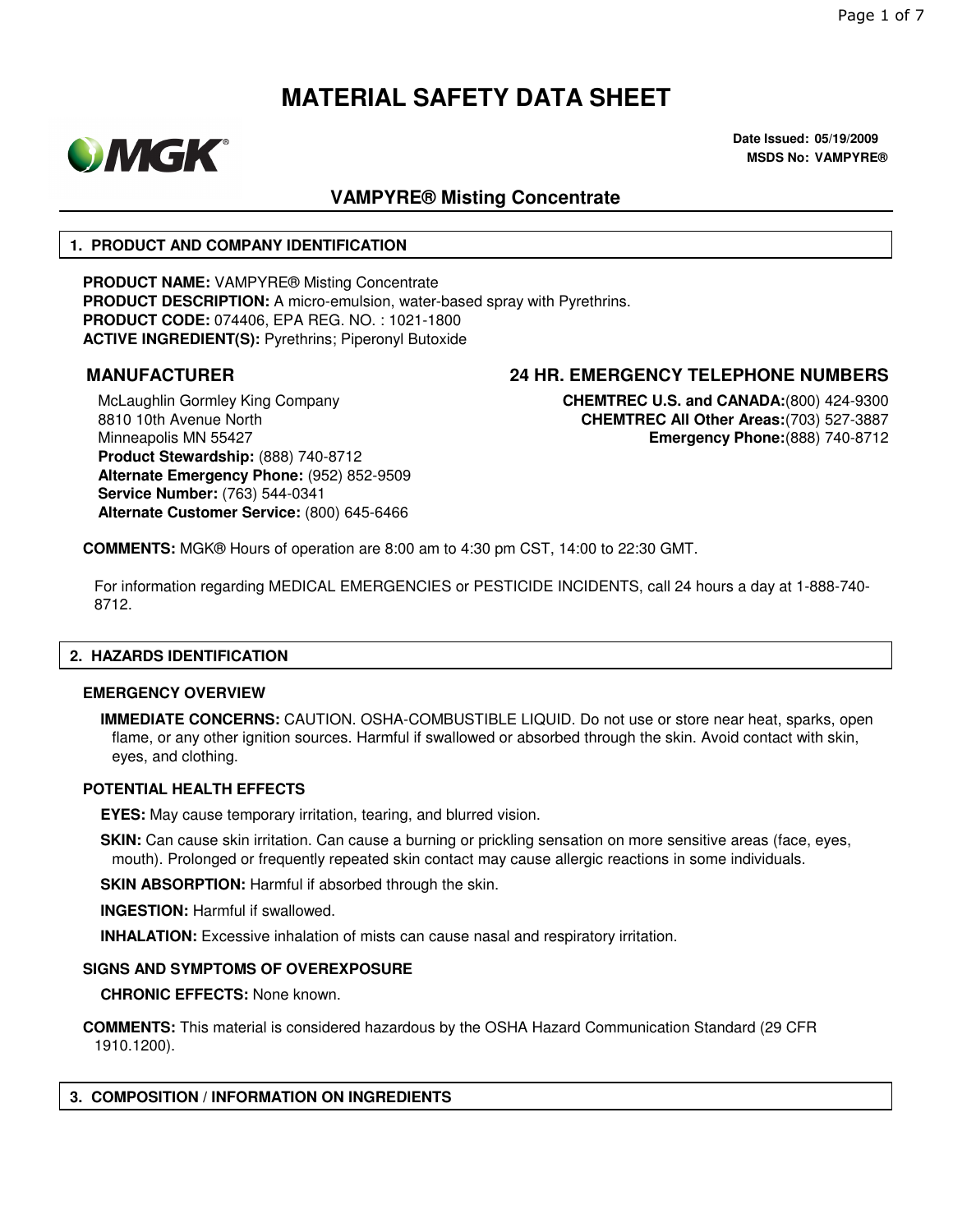

**Date Issued: 05/19/2009 MSDS No: VAMPYRE®**

### **VAMPYRE® Misting Concentrate**

| <b>Chemical Name</b>                 | $Wt.\%$  | <b>CAS</b>                | <b>EINECS</b> |
|--------------------------------------|----------|---------------------------|---------------|
| Pyrethrins                           | 3        | 008003-34-7 232-319-8     |               |
| Piperonyl Butoxide                   | 30       | 000051-03-6 200-076-7     |               |
| Glycol Ethers                        | $\leq$ 2 | $ 000112-34-5 203-961-6 $ |               |
| Synthetic Isoparaffinic Hydrocarbons | $\lt 4$  | 64742-48-9 265-150-3      |               |

**COMMENTS:** Ingredients not identified are proprietary or non-hazardous. Values are not product specifications.

#### **4. FIRST AID MEASURES**

**EYES:** Hold eye open and rinse slowly and gently with water for 15-20 minutes. Remove contact lenses, if present, after the first 5 minutes, then continue rinsing eye. Call a poison control center or doctor for treatment advice.

**SKIN:** Take off contaminated clothing. Rinse skin immediately with plenty of water for 15-20 minutes. Call a poison control center or doctor for treatment advice.

**INGESTION:** If swallowed, IMMEDIATELY call a poison control center or doctor for treatment advice. DO NOT give **any** liquid to the person. Do not induce vomiting unless told to do so by a poison contol center or a doctor. Never give anything by mouth to an unconscious person.

- **INHALATION:** Remove affected person to fresh air. If person is not breathing, call 911 or an ambulance, then give artificial respiration, preferably mouth-to-mouth if possible. Call a poison control center or doctor for further treatment advice.
- **NOTES TO PHYSICIAN:** For skin effects, a highly efficient therapeutic agent for pyrethrin exposure is topical application of tocopherol acetate (Vitamin E).

#### **5. FIRE FIGHTING MEASURES**

**FLASHPOINT AND METHOD:** 72.8°C (163°F) TAG Closed Cup

**FLAMMABLE CLASS:** OSHA-COMBUSTIBLE LIQUID

**EXTINGUISHING MEDIA:** Use water spray, foam, carbon dioxide or dry chemical.

**HAZARDOUS COMBUSTION PRODUCTS:** Under fire conditions this product will support combustion and may decompose to give off toxic gases such as carbon monoxide, carbon dioxide, and nitrogen oxides.

**FIRE FIGHTING PROCEDURES:** Use a full-faced self-contained breathing apparatus along with full protective gear. Keep nearby containers and equipment cool with a water stream.

#### **6. ACCIDENTAL RELEASE MEASURES**

**SMALL SPILL:** Shut off ignition sources. Stop release, if possible without risk. Dike or contain release, if possible, and if immediate response can prevent further damage or danger. Isolate and control access to the release area. Take actions to reduce vapors. Absorb with appropriate absorbent. Clean spill area of residues and absorbent.

**LARGE SPILL:** Shut off ignition sources. Stop release, if possible without risk. Dike or contain release, if possible, and if immediate response can prevent further damage or danger. Isolate and control access to the release area. Take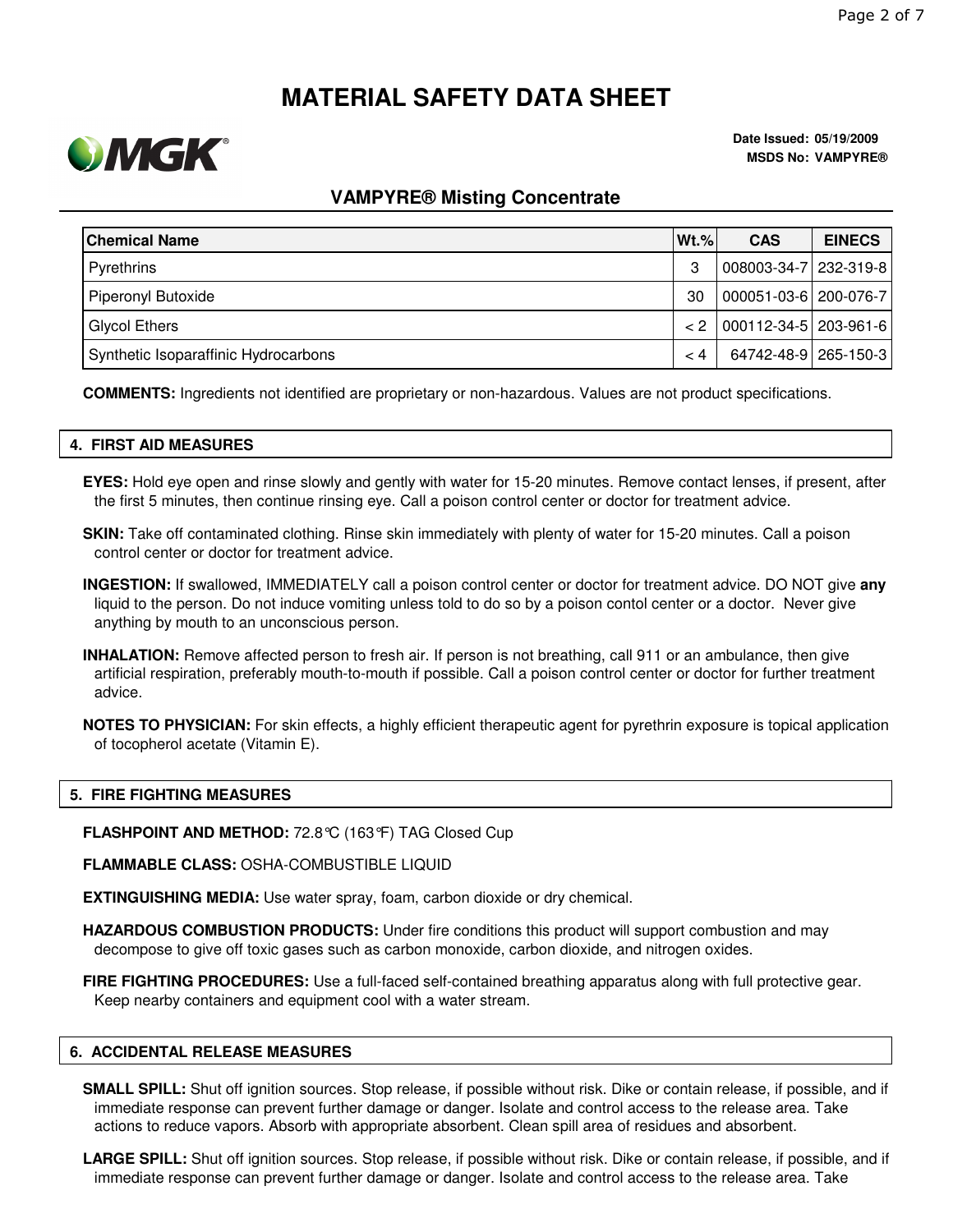

**Date Issued: 05/19/2009 MSDS No: VAMPYRE®**

## **VAMPYRE® Misting Concentrate**

actions to reduce vapors. Collect product into drums, etc. via drains, pumps, etc. Absorb with appropriate absorbent. Clean spill area of residues and absorbent.

#### **ENVIRONMENTAL PRECAUTIONS**

**WATER SPILL:** Contains Pyrethrins, which are toxic to fish and other aquatic invertebrates. Contaminated absorbent and wash water should be disposed of according to local, state, and federal regulations.

#### **7. HANDLING AND STORAGE**

**GENERAL PROCEDURES:** DO NOT USE IN OR AROUND ELECTRICAL EQUIPMENT DUE TO THE POSSIBILITY OF SHOCK HAZARD. Do not use or store near heat, sparks, open flame, or any other ignition sources.

**HANDLING:** Take prudent precautions to avoid contact with skin, eyes, and clothing. Do not contaminate water, food or feedstuffs, by storage, handling, or by disposal. Read and observe all precautions and instructions on the label.

**STORAGE:** Store in a cool, dry, well-ventilated place. Keep container closed. Do not use or store near heat, sparks, open flame, any ignition sources, or near strong acids, bases, and oxidizers. Always store pesticides in the original container. Store away from food and pet-food.

KEEP OUT OF REACH OF CHILDREN.

### **8. EXPOSURE CONTROLS / PERSONAL PROTECTION**

#### **EXPOSURE GUIDELINES**

| OSHA HAZARDOUS COMPONENTS (29 CFR1910.1200)                    |            |                        |                   |                    |                   |           |                   |
|----------------------------------------------------------------|------------|------------------------|-------------------|--------------------|-------------------|-----------|-------------------|
|                                                                |            | <b>EXPOSURE LIMITS</b> |                   |                    |                   |           |                   |
| <b>OSHA PEL</b>                                                |            | <b>ACGIH TLV</b>       |                   | <b>SupplierOEL</b> |                   |           |                   |
| <b>Chemical Name</b>                                           |            | ppm                    | mg/m <sup>3</sup> | ppm                | mg/m <sup>3</sup> | ppm       | mg/m <sup>3</sup> |
| Pyrethrins                                                     | <b>TWA</b> |                        | 5                 |                    | 5                 |           |                   |
| Piperonyl Butoxide                                             | <b>TWA</b> | None                   |                   | None               |                   | None      |                   |
| <b>Glycol Ethers</b>                                           | <b>TWA</b> | None                   |                   | None               |                   | None      |                   |
| Synthetic Isoparaffinic Hydrocarbons                           | <b>TWA</b> |                        |                   |                    |                   | $300$ [1] | $[1]$             |
| <b>OSHA TABLE COMMENTS:</b><br>1. Recommended by manufacturer. |            |                        |                   |                    |                   |           |                   |

**ENGINEERING CONTROLS:** Ventilate treatment area thoroughly before re-entry.

#### **PERSONAL PROTECTIVE EQUIPMENT**

**EYES AND FACE:** Take prudent precautions to avoid contact with eyes.

**SKIN:** Take prudent precautions to avoid contact with skin and clothing.

**WORK HYGIENIC PRACTICES:** DO NOT SMOKE, EAT, OR DRINK, OR APPLY COSMETICS IN WORK AREA! Wash promptly if skin becomes contaminated. Wash at the end of each work shift and before eating, smoking, or using the toilet.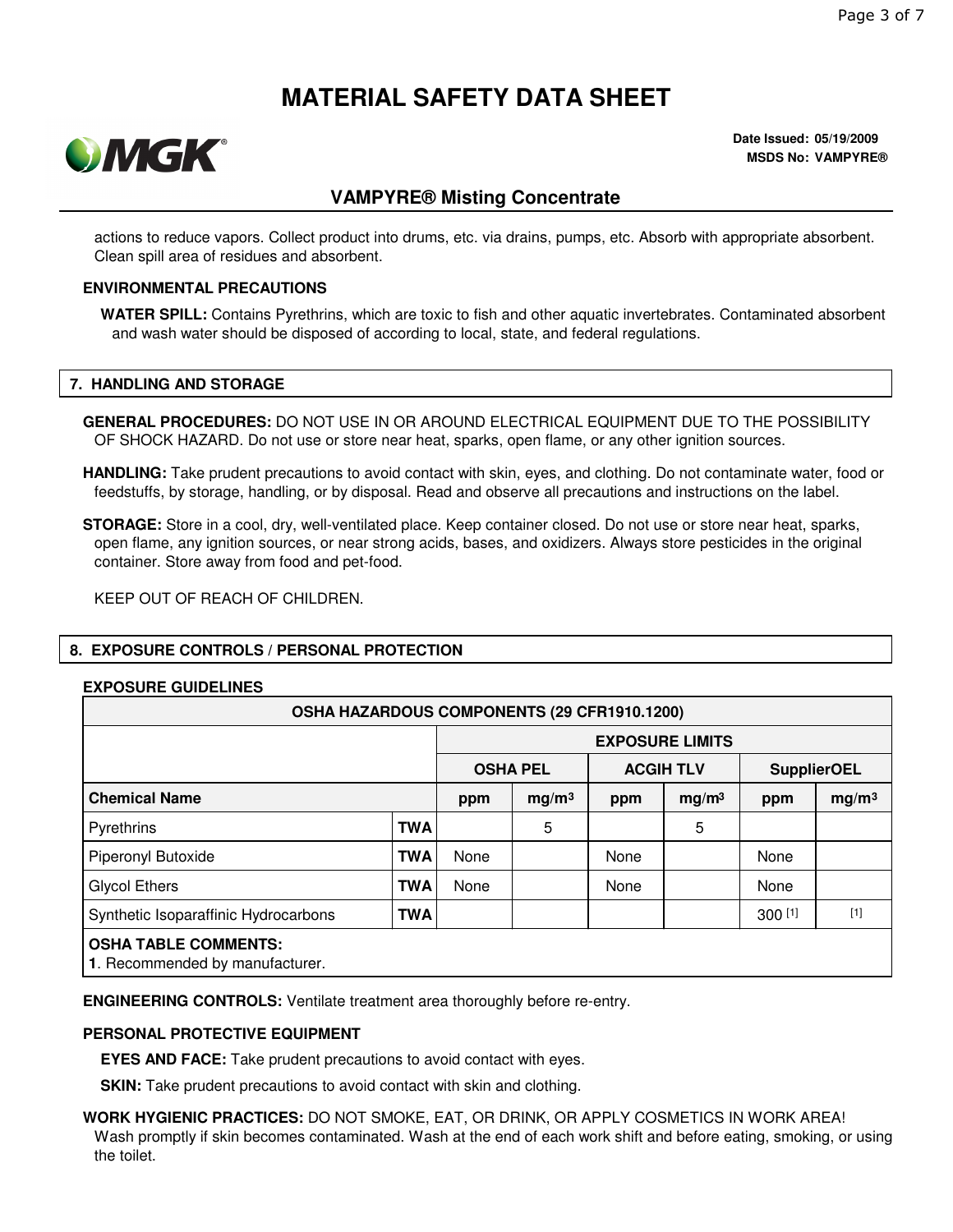

**Date Issued: 05/19/2009 MSDS No: VAMPYRE®**

# **VAMPYRE® Misting Concentrate**

#### **9. PHYSICAL AND CHEMICAL PROPERTIES**

**PHYSICAL STATE:** Liquid

**ODOR:** Slight odor of petroleum distillates.

**APPEARANCE:** Amber liquid.

**pH:** 5.25 **Notes:** @ 10% in water.

**VAPOR DENSITY:** Heavier than air.

**FREEZING POINT:** Not Available

**FLASHPOINT AND METHOD:** 72.8°C (163°F) TAG Closed Cup

**SOLUBILITY IN WATER:** Miscible in water

**SPECIFIC GRAVITY:** 1.024 (Water = 1) at 20 °C (68 °F)

**VISCOSITY #1:** 99.2 CPS at 23°C (73.4°F)

**(VOC):** < 17.000 %

#### **10. STABILITY AND REACTIVITY**

**STABLE:** Yes

#### **HAZARDOUS POLYMERIZATION:** No

**CONDITIONS TO AVOID:** Not compatible with strong acids or bases. Not compatible with strong oxidizers.

#### **11. TOXICOLOGICAL INFORMATION**

#### **ACUTE**

**DERMAL LD50:** > 2.0 gm/kg **Notes:** Albino rabbit.

**ORAL LD50:** 500-5000 mg/kg **Notes:** Albino rat.

**INHALATION LC<sub>50</sub>:** The Acute Inhalation LC<sub>50</sub> of this material places it in EPA Toxic Category IV.

**EYE EFFECTS:** Irritation clearing within 48 hours.

**SKIN EFFECTS:** Slight irritation at 72 hours. Produced a primary skin Irritation Index = 1.11

**SENSITIZATION:** When applied dermally to albino guinea pigs, this product appears to be a dermal sensitizer.

**COMMENTS:** None of the components present in this material at concentrations equal to or greater than 0.1% are listed by IARC, NTP, OSHA or ACGIH as being carcinogens.

Carcinogenicity/ Oncogenicity - Slightly elevated incidences of benign tumors of the thyroid and liver were seen in rats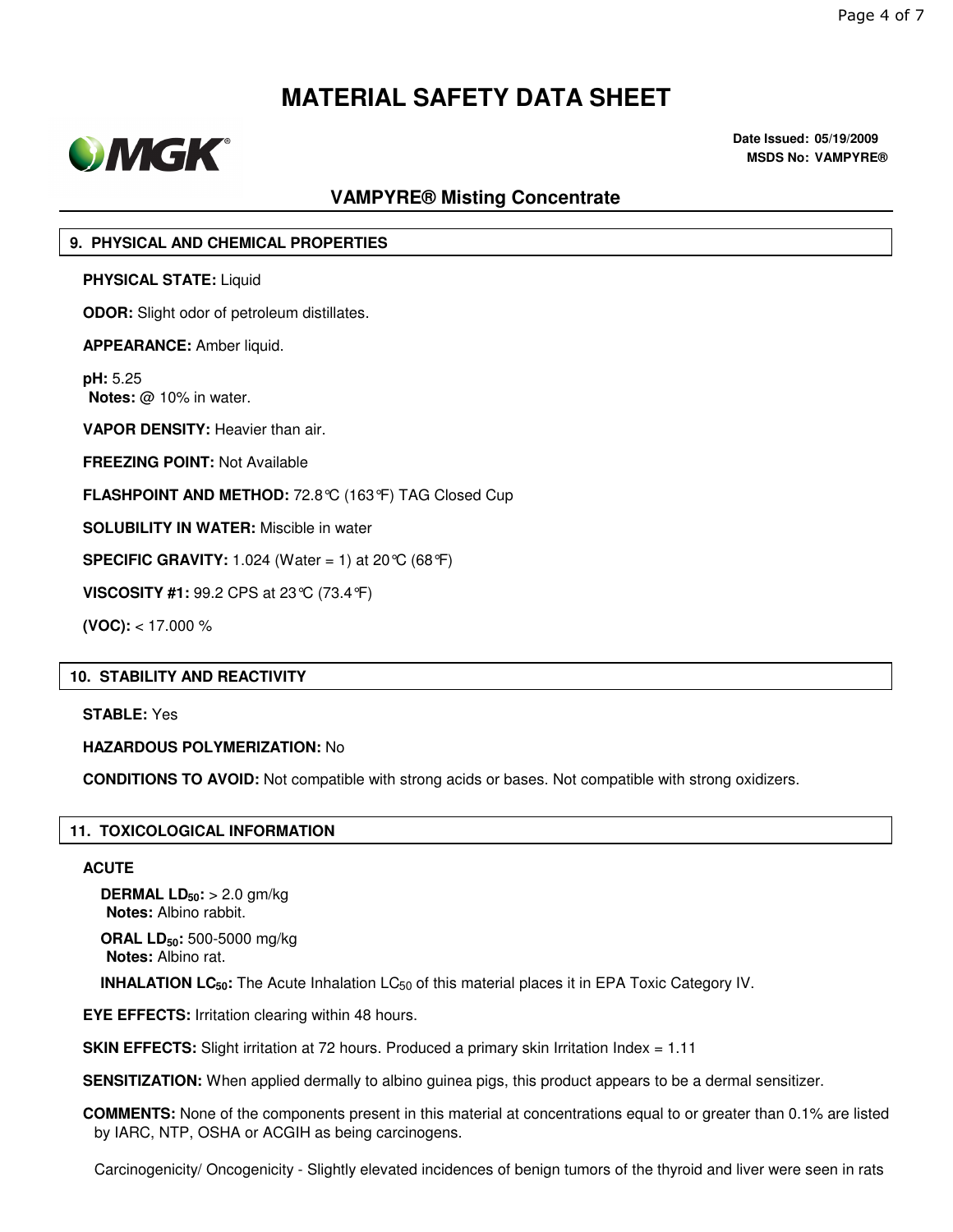

**Date Issued: 05/19/2009 MSDS No: VAMPYRE®**

### **VAMPYRE® Misting Concentrate**

following lifetime administration of high doses of Pyrethrins. Further detailed scientific studies into the mode of action responsible for these effects show that:

1) Because of biological species differences, the rat thyroid tumors are not relevant to humans.

2) The rat liver tumors occur in animals *only* at doses greatly exceeding human exposure levels and that cause cell proliferation (mitogenesis).

Based on these data, the USEPA has classified Pyrethrins as "Not Likely to be Carcinogenic to Humans," at doses that do not cause a mitogenic response in the liver/ cell proliferation. Thus, Pyrethrins can be considered to be noncarcinogenic at exposure levels relevant to human use of Pyrethrins-containing products.

Marginally higher incidences of benign liver tumors in mice were observed following lifetime high dose exposures to PBO. The significance of these observations is questionable and under review. The doses at which tumors were observed for PBO greatly exceeded potential human exposure from labeled uses. Doses at which these effects were observed greatly exceeded anticipated human dietary intake. At anticipated dietary exposure levels, it is highly unlikely that this product will result in carcinogenic effects.

#### **12. ECOLOGICAL INFORMATION**

**ECOTOXICOLOGICAL INFORMATION:** This pesticide is toxic to fish. Do not apply directly to water. Do not contaminate water when disposing of equipment wash waters or rinsate.

#### **13. DISPOSAL CONSIDERATIONS**

**DISPOSAL METHOD:** To avoid wastes, use all material in the container by application according to label directions. If wastes cannot be avoided, offer remaining product to a waste disposal facility or pesticide disposal program (NOTE: such programs are often run by state or local governments, or by industry).

**EMPTY CONTAINER:** Non-refillable container. DO NOT reuse or refill this container.

Triple-rinse container (or equivalent) promptly after emptying. Then, offer for recycling or reconditioning, or puncture and dispose of container in a sanitary landfill.

Triple-rinse as follows for containers < 5 gallons (< 18.9 L) or less: Empty the remaining contents into application equipment or a mix-tank and drain for 10 seconds after the flow begins to drip. Fill the container  $\frac{1}{4}$  full with water and re-cap. Shake for 10 seconds. Pour rinsate into application equipment or a mix-tank or store rinsate for later use or disposal. Drain for 10 seconds after the flow begins to drip. Repeat this procedure two more times.

Triple-rinse as follows for containers greater than > 5 gallons (> 18.9 L): Empty the remaining contents into application equipment or a mix-tank. Fill the container  $1/4$  full with water. Replace and tighten closures. Tip container on its side and roll back and forth, ensuring at least one complete revolution, for 30 seconds. Stand the container on its end and tip it back and forth several times. Turn the container over onto its other end and tip it back and forth several times. Empty the rinsate into application equipment or a mix-tank or store rinsate for later use or disposal. Repeat this procedure two more times.

### **RCRA/EPA WASTE INFORMATION:** This product contains the following RCRA/CERCLA Hazardous

wastes/substances:

Component, RCRA ID#, Cercla RQ

Pyrethrins, N/A, 1 Lb.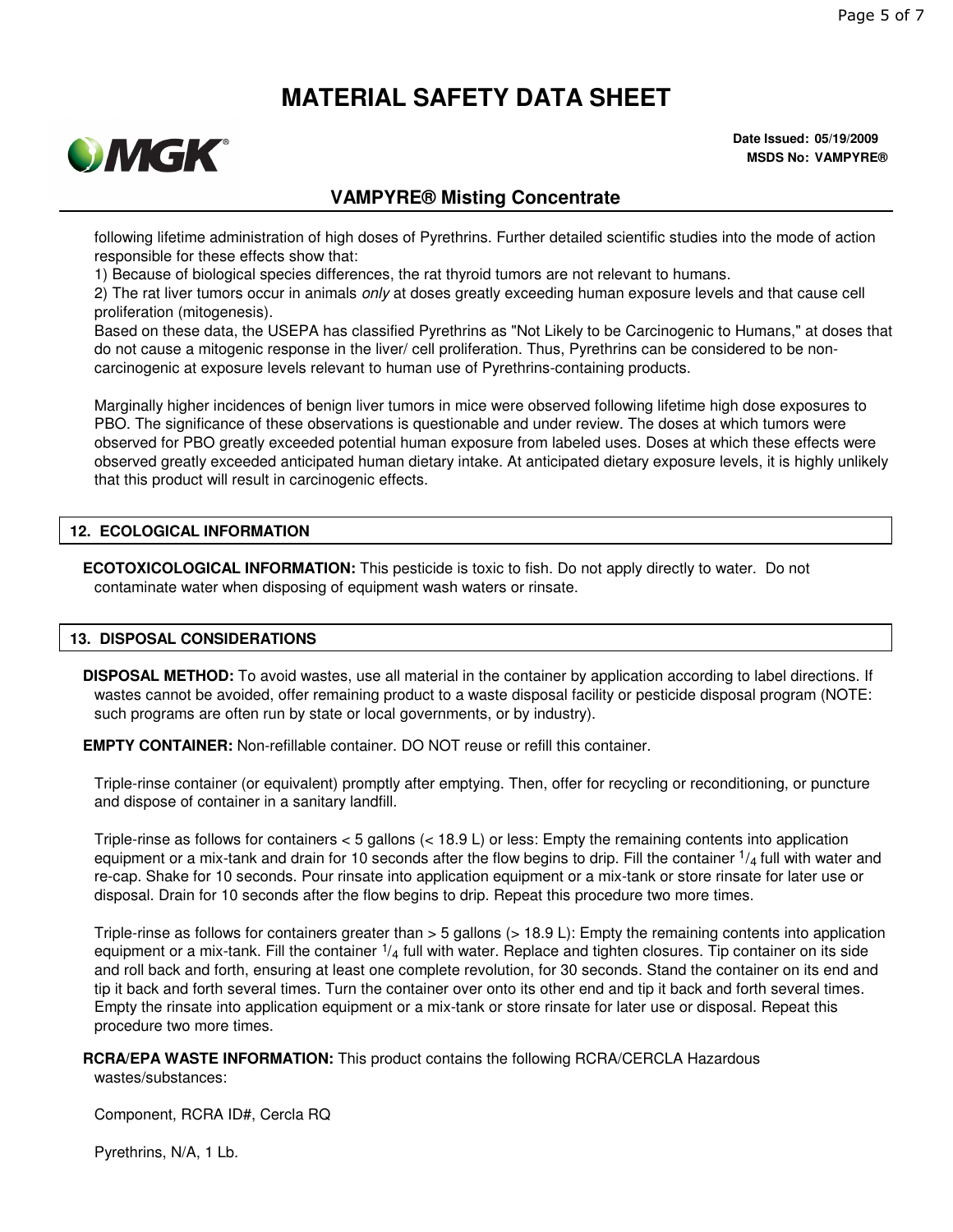

**Date Issued: 05/19/2009 MSDS No: VAMPYRE®**

## **VAMPYRE® Misting Concentrate**

#### **14. TRANSPORT INFORMATION**

#### **DOT (DEPARTMENT OF TRANSPORTATION)**

**PROPER SHIPPING NAME:** Environmentally Hazardous Substance, Liquid, N.O.S. RQ (Pyrethrins)

**PRIMARY HAZARD CLASS/DIVISION:** 9

**UN/NA NUMBER:** UN3082

**PACKING GROUP:** III

#### **REPORTABLE QUANTITY (RQ) UNDER CERCLA:** 1 Lb.

**OTHER SHIPPING INFORMATION:** This product is not regulated as a hazardous material by the DOT in quantities less than 33.3 Lbs.

Shipping name for quantities less than 33.3 Lbs. : Insecticides, Insect or Animal Repellents, Liquid, N.O.S.

#### **AIR (ICAO/IATA)**

**SHIPPING NAME:** Insecticides, Insect or Animal Repellent, Liquid, N.O.S.

**PRIMARY HAZARD CLASS/DIVISION:** Non-Hazardous

**VESSEL (IMO/IMDG)**

**SHIPPING NAME:** Not Available

#### **15. REGULATORY INFORMATION**

#### **UNITED STATES**

#### **SARA TITLE III (SUPERFUND AMENDMENTS AND REAUTHORIZATION ACT)**

**FIRE:** Yes **PRESSURE GENERATING:** No **REACTIVITY:** No **ACUTE:** Yes

#### **313 REPORTABLE INGREDIENTS:**

COMPONENT, CAS#, Max %

Piperonyl Butoxide, 000051-03-6, 30.0

Glycol Ethers, 000112-34-5, 2.00

#### **302/304 EMERGENCY PLANNING**

**EMERGENCY PLAN:** There are no SARA Title III Section 302 extremely hazardous substances present in this formulation (40 CFR 355).

See Section 13 of this MSDS for the components that are subject to emergency requirements under CERCLA Section 103(a)(40 CFR 302.4).

#### **TSCA (TOXIC SUBSTANCE CONTROL ACT)**

**TSCA STATUS:** All chemical substances found in this product comply with the Toxic Substances Control Act's inventory reporting requirements.

**REGULATIONS**

**STATE REGULATIONS**